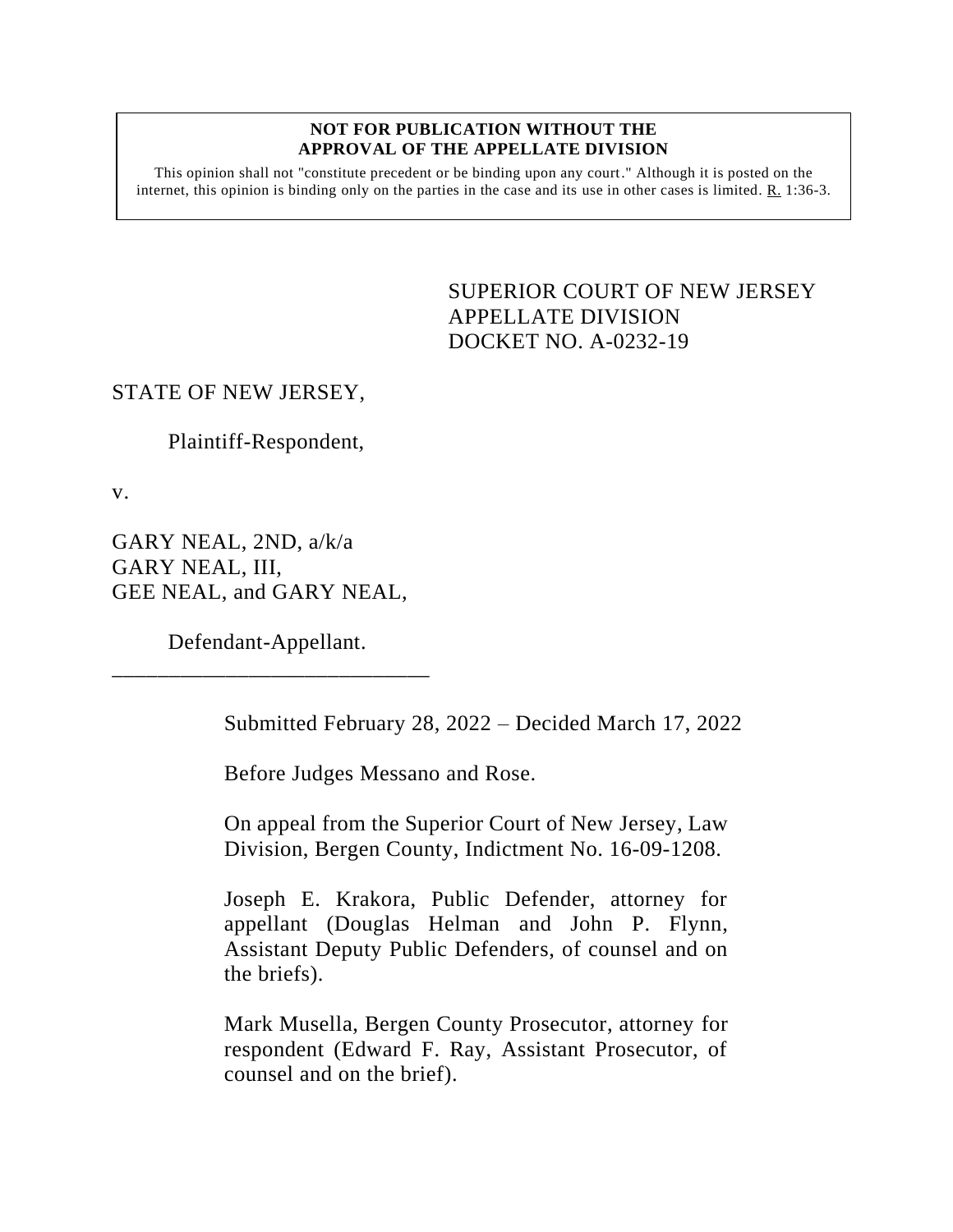## PER CURIAM

Following the denial of his motion to suppress, defendant Gary Neal, 2nd, pled guilty to second-degree unlawful possession of a handgun, N.J.S.A. 2C:39- 5(b), and in exchange, the State recommended a five-year sentence with a fortytwo-month period of parole ineligibility and dismissed the remaining counts of the indictment and motor vehicle violations.<sup>1</sup> The judge sentenced defendant in accordance with the plea agreement.

Before us, defendant raises the following point for our consideration:

# POINT I

THE CONSENT EXTRACTED FROM NEAL DURING THE MOTOR VEHICLE STOP WAS INVALID. AT THE SUPPRESSION HEARING, THE JUDGE PROHIBITED TESTIMONY FROM NEAL'S WIFE THAT THE SIGNATURE ON THE CONSENT FORM WAS NOT NEAL'S, DENYING NEAL THE FULL OPPORTUNITY TO PRESENT HIS OWN DEFENSE. FURTHER, THE OFFICERS FAILED TO

<sup>&</sup>lt;sup>1</sup> Defendant had earlier pled guilty to a different count of the indictment — firstdegree possession of a handgun without a permit by a person having been previously convicted of an enumerated offense under the No Early Release Act, N.J.S.A. 2C:39-5(j). In exchange, the State agreed to recommend a ten-year sentence with five years of parole ineligibility and to dismiss the remaining counts and motor vehicle violations. Nearly eighteen months later, the State and defendant moved to vacate defendant's plea based on defendant's cooperation with the State. Defendant then entered a guilty plea to second-degree unlawful possession of a handgun pursuant to the restructured plea agreement noted above.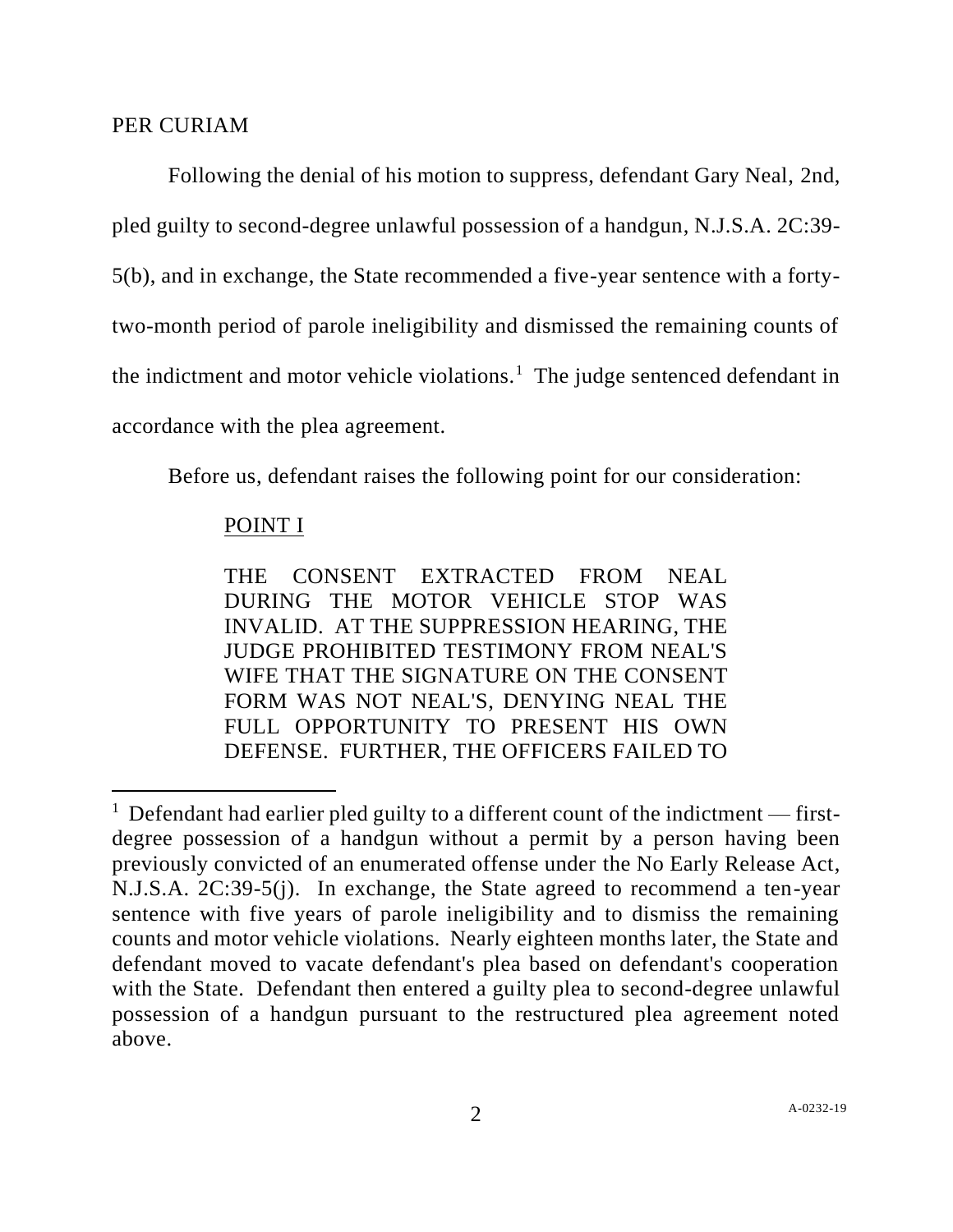ASK FOR MRS. NEAL'S CONSENT, DESPITE KNOWING THAT SHE WAS THE REGISTERED OWNER OF THE VEHICLE. AT THE VERY LEAST, THIS MATTER MUST BE REMANDED FOR A NEW HEARING.

Because the judge erroneously limited the testimony of defendant's wife, Sarah Neal, we agree a remand is necessary for the judge to consider her testimony in deciding if the State met its burden of proving defendant actually consented to the search of the vehicle. We reject defendant's contention that his purported consent to the search of the vehicle was invalid because Sarah was the titled owner of the car.

I.

Before any testimony at the hearing and knowing Sarah<sup>2</sup> was in court and prepared to testify on defendant's behalf, the prosecutor advised that the State objected to defense counsel asking Sarah if the signature on the consent-tosearch form was her husband's. The prosecutor argued such testimony required an expert. Defense counsel proffered that she would only ask Sarah if "she recognize[d] her husband's signature." Citing N.J.R.E. 702, the judge agreed with the prosecutor this presented "a technical issue regarding specialized

 $2 \text{ To avoid confusion, we refer to Sarah Neal by her first name throughout this.}$ opinion. We intend no disrespect by this informality.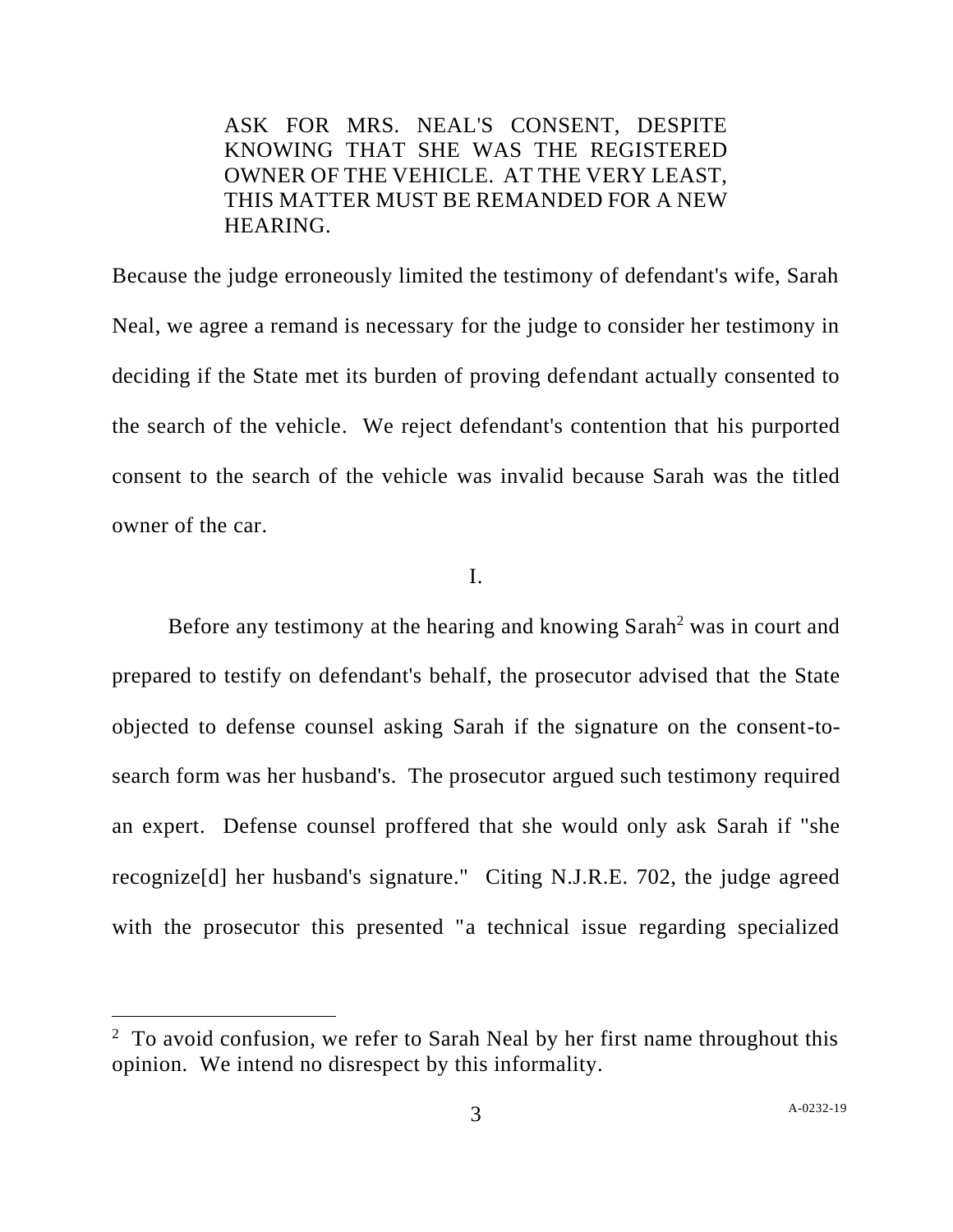knowledge . . . as to whether . . . the signature on that document was . . . [defendant]'s or not." Based on this conclusion, the judge allowed Sarah to testify about her observations at the time of the search, but did not allow her to testify whether the signature on the consent-to-search form was defendant's.

The State's sole witness at the evidentiary hearing was Bergen County Sheriff's Officer Kevin Scarpa. Shortly after 4:00 a.m. on January 10, 2016, he stopped the car defendant was driving because it crossed the center line. Sarah was in the front passenger seat. When Scarpa first approached the vehicle, he detected a "heavy odor of raw marijuana and observed . . . a rolled marijuana cigarette in the back seat area and marijuana flakes on the floor and on [defendant]." Scarpa learned via a credentials check that Sarah owned the car and defendant's driver's license was suspended. Scarpa called for backup.

Scarpa testified he could see marijuana residue, a rolled-up "marijuana cigar" in the back seat area, and a large amount of currency in the console area. Defendant became nervous and admitted he had some marijuana, which he asked Sarah to hand over. Scarpa said she took a small bag of apparent marijuana from her "shirt area," gave it to defendant, who, in turn, gave it to Scarpa. Scarpa ordered defendant out of the vehicle, where he asked if there was anything else illegal in the car. Defendant responded there was a handgun. Scarpa asked if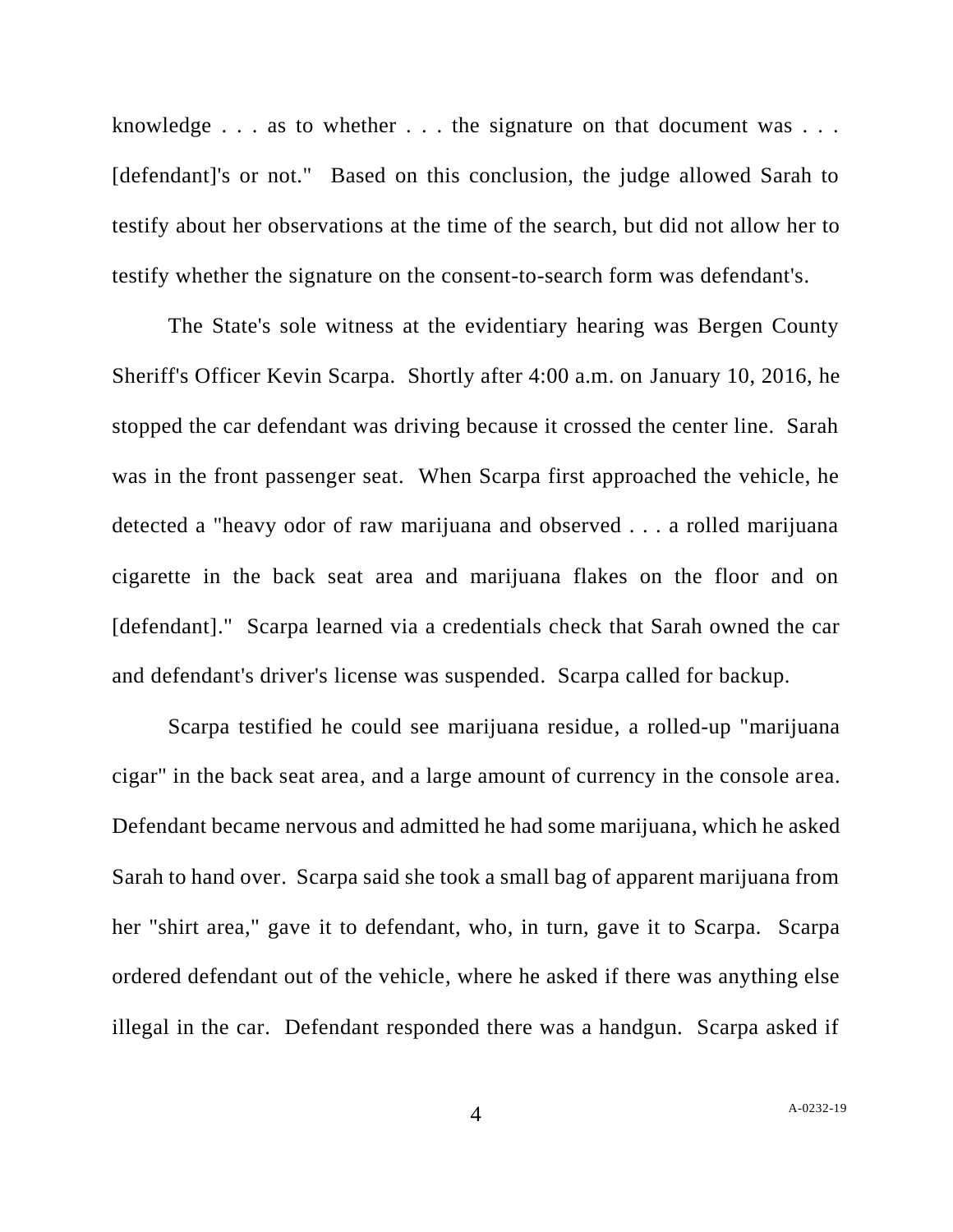defendant would be willing to sign a consent-to-search form, and defendant agreed, read the form and signed it in front of Scarpa's vehicle using the headlights for illumination.

During this time, Sarah was near the passenger side of the vehicle with Officer Cutrona,<sup>3</sup> one of the backup officers. Scarpa said there was a tree blocking his direct view of where they were standing. Although he knew Sarah owned the car, Scarpa did not ask her for consent. Upon searching the vehicle, Scarpa recovered the handgun from the pocket on the passenger side door, the marijuana cigar, and currency in the center console area. Scarpa placed defendant under arrest.

Sarah testified she and defendant were leaving a party, and, after dropping off two other people, two officers stopped the car. Although an officer said he noticed a strong odor of marijuana emanating from the car, Sarah testified she had asthma and did not smoke, and defendant did not smoke because he was on parole. However, Sarah heard defendant eventually tell the officer there might be a "small amount in the center console"; she denied ever having marijuana on her person. Police then ordered her and defendant to exit the vehicle, which they did.

<sup>&</sup>lt;sup>3</sup> Officer Cutrona's first name is not provided in the record.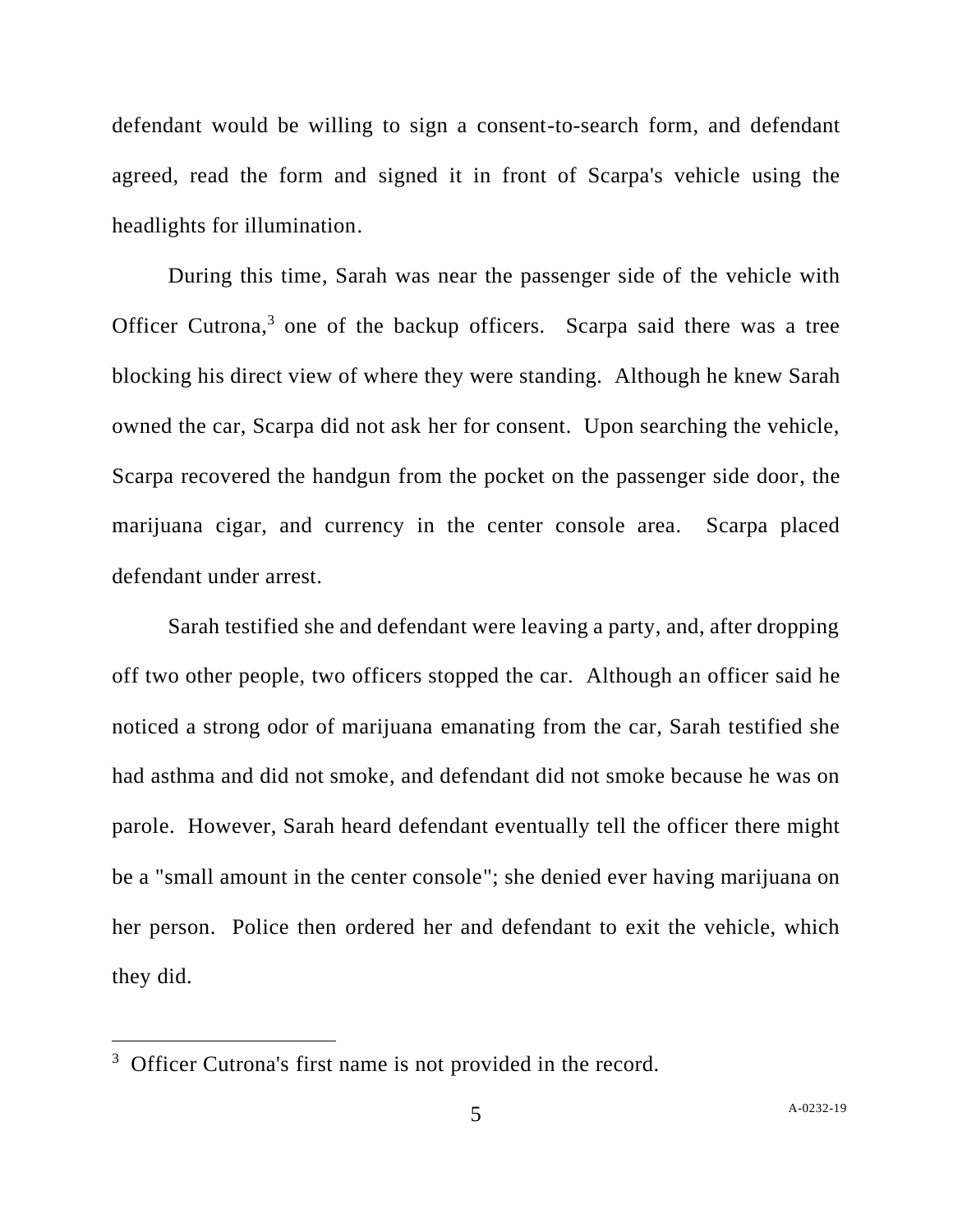Police separated Sarah and defendant, and she saw an officer "place[] [defendant] in handcuffs and br[ing] him back to the police vehicle" while she "stood under a big tree." Sarah never saw Scarpa and defendant talking in front of the police car, and she never spoke with Scarpa. At no point did Sarah see defendant sign a document that night, even though he was "in [her] view." Sarah testified "there[] [was] no way [defendant] could have signed a paper" because "there was no one to give him the paper[,]" as "both of the officers were by [her] vehicle."

There was no oral argument following the testimony, and the judge reserved decision. Both parties, however, submitted briefs prior to the hearing. The State argued the initial vehicle stop was lawful based on an observed traffic violation, and Scarpa properly obtained consent from defendant to search the vehicle. In a footnote citing State v. Witt, 223 N.J. 409 (2015), the State alternatively argued the search was proper under the automobile exception to the warrant requirement because the officers had probable cause to conduct a warrantless search of the vehicle.

Among other things, defendant argued the initial stop was a pretext, and, even if it were valid, the following inquiry and warrantless search and seizure were improper. Defendant contended any apparent authority he had to consent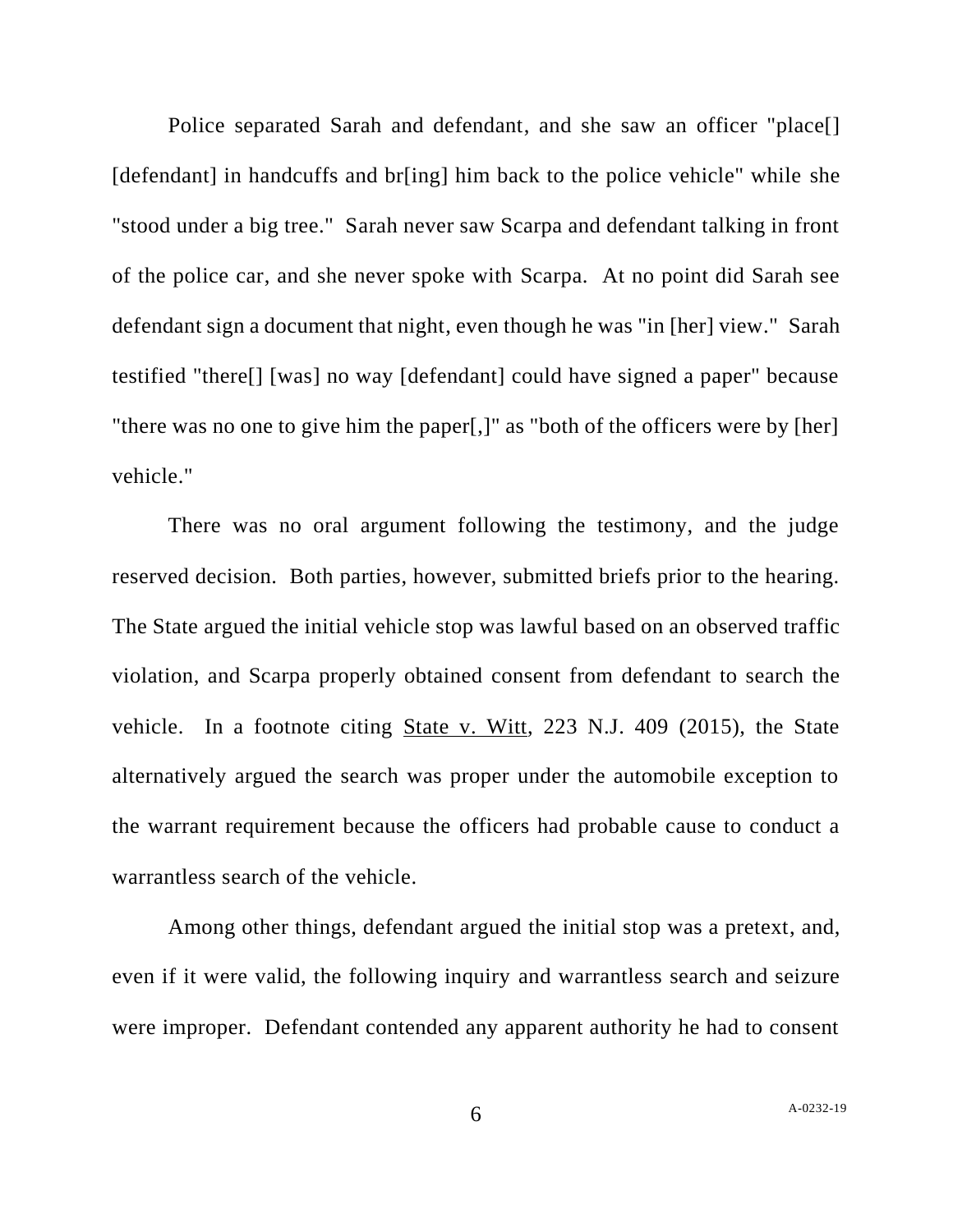to the search was invalid, because Sarah, the vehicle's owner, was present and police failed to obtain her consent.

In a written opinion, the judge found Scarpa was a credible witness, and, although Sarah's "testimony was consistent and she had a good recollection of her encounter with Officer Scarpa," the judge found the officer's testimony "more credible." The judge found there was a "reasonable and articulable suspicion" to stop the vehicle based on Scarpa's observation of a traffic violation. See, e.g., State v. Bacome, 228 N.J. 94, 103 (2017) ("To be lawful, an automobile stop 'must be based on reasonable and articulable suspicion that an offense, including a minor traffic offense, has been or is being committed.'" (quoting State v. Carty, 170 N.J. 632, 639–40 (2002))).

Citing Carty, the judge concluded Scarpa had a reasonable and articulable suspicion to request defendant's consent to search the car. See 170 N.J. at 647 ("[C]onsent searches following a lawful stop of a motor vehicle should not be deemed valid . . . unless there is reasonable and articulable suspicion to believe that an errant motorist or passenger has engaged in, or is about to engage in, criminal activity."). The judge also found defendant "knowingly and voluntarily consented to the search." He rejected the argument that Sarah's consent was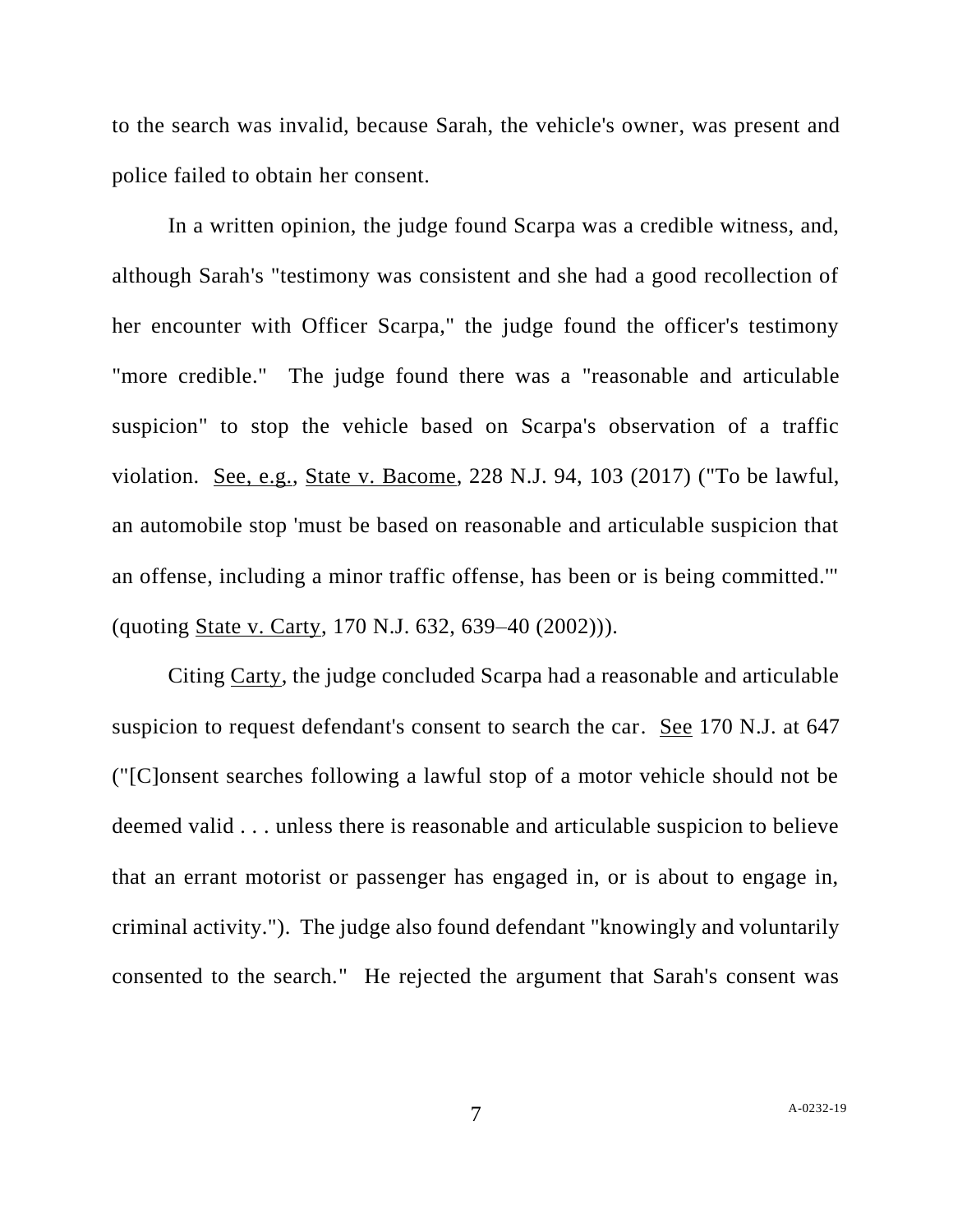necessary, citing State v. Suazo, 133 N.J. 315, 321 (1993). The judge entered an order denying defendant's motion to suppress.

### II.

"When an appellate court reviews a trial court's decision on a motion to suppress, the reviewing court defers to the trial court's factual findings, upholding them 'so long as sufficient credible evidence in the record supports those findings.'" State v. Nelson, 237 N.J. 540, 551 (2019) (quoting In re J.A., 233 N.J. 432, 445 (2018)). We defer to those factual findings in recognition of the trial court's "opportunity to hear and see the witnesses and to have the 'feel' of the case, which a reviewing court cannot enjoy." State v. Elders, 192 N.J. 224, 244 (2007) (quoting State v. Johnson, 42 N.J. 146, 161 (1964)). However, legal conclusions drawn from those facts are reviewed de novo. State v. Smith, 212 N.J. 365, 387 (2012) (citing State v. Handy, 206 N.J. 39, 45 (2011)).

In Suazo, the Court considered whether police obtained valid consent to search a red nylon clothes bag in the trunk of a car based on the driver's voluntarily executed consent-to-search form for the entire vehicle when the defendant-passenger claimed the bag was his. 133 N.J. at 317–18. The Court recognized

> A third party who possesses "common authority over or other sufficient relationship" to the property sought to

8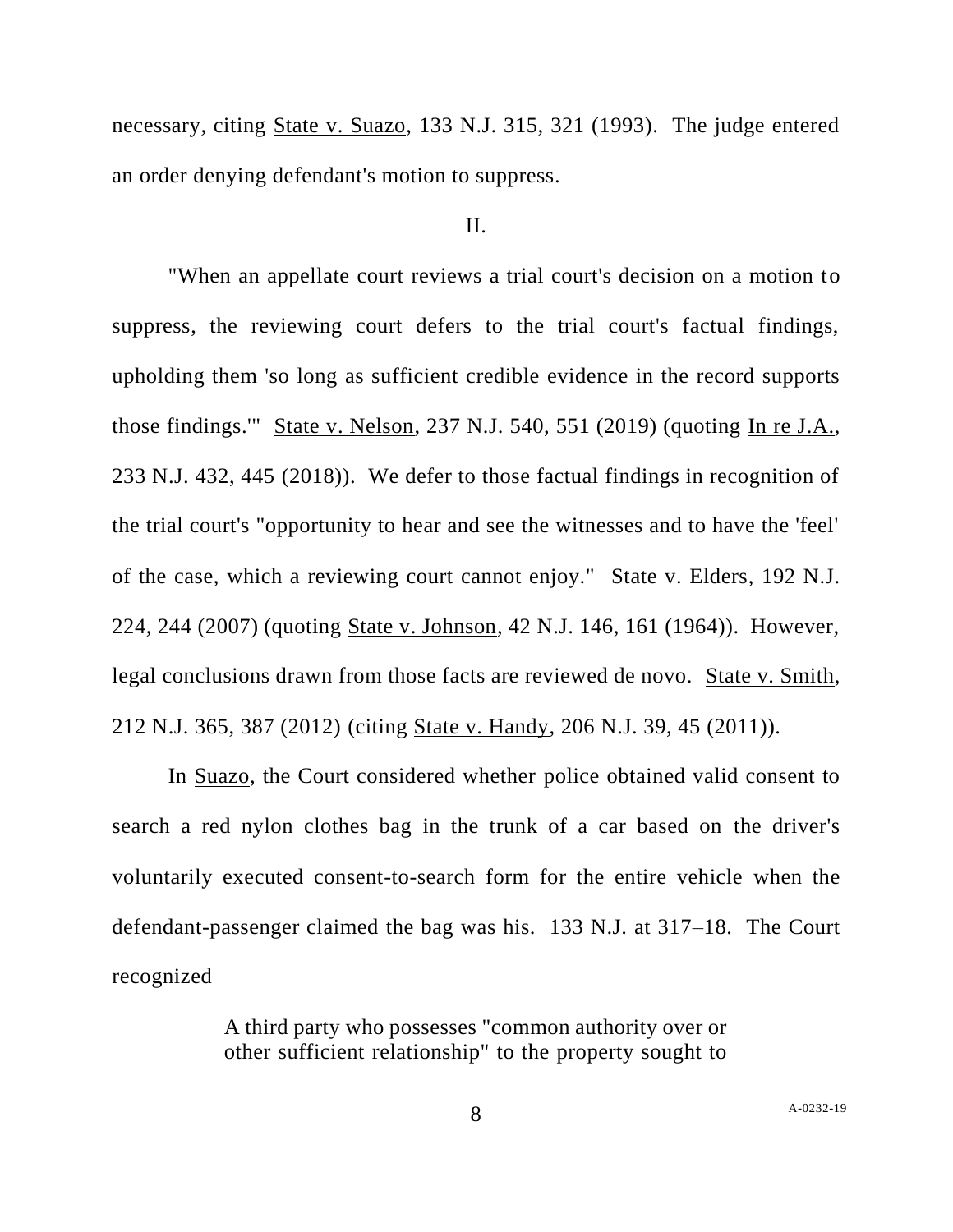be inspected may consent to its search. That authority to consent arises from the "mutual use of the property by persons generally having joint access or control for most purposes . . . ."

A third party who possesses the authority to consent to a search of premises generally, however, may lack the authority to consent to a search of specific containers found on those premises.

[Id. at 320 (first quoting United States v. Matlock, 415 U.S. 164, 171 (1974); and then citing United States v. Block, 590 F.2d 535, 541 (4th Cir. 1978)).]

The Court cited cases from other jurisdictions that "concluded . . . because a driver has immediate possession of and control over the car, he or she may consent to its search." Id. at 321 (citations omitted); see also State v. Montesano, 298 N.J. Super. 597, 611 (App. Div. 1997) ("Ordinarily a driver has the authority to consent to the search of the vehicle unless there is evidence that suggests he/she does not have control over the vehicle." (citing State v. Maristany, 133 N.J. 299, 306 (1993); Suazo, 133 N.J. at 320–21)).

However, the Court held "[w]hen circumstances suggest that the property to be searched belongs to someone other than the consenting party, the validity of the third-party consent becomes questionable." Suazo, 133 N.J. at 322. "Absent evidence to suggest that [the] defendant was aware of his right to object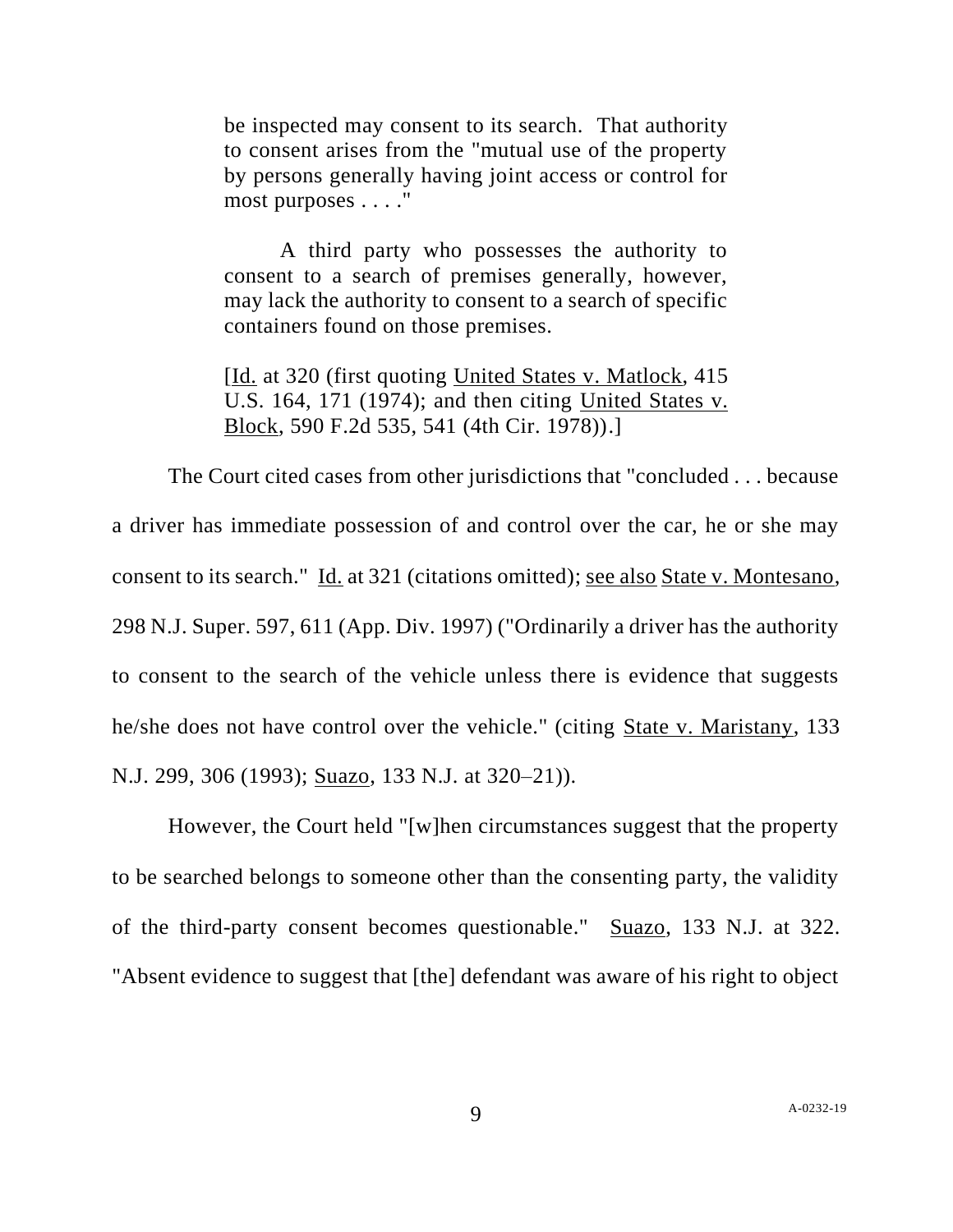to the search of the red bag," the Court was "unwilling to equate [the] defendant's silence with a knowing waiver of a constitutional right." Id. at 323.

On the same day that Suazo was decided, the Court reached a different result in Maristany. There, police obtained the written consent of the driver to search the vehicle's trunk and two pieces of luggage in the trunk. 133 N.J. at 302. They found cocaine in the luggage, and both the driver and the defendantpassenger were charged. Id. at 302-03. The driver subsequently denied any knowledge of the contents of the luggage. Id. at 303.

The Court noted: "Appearances of control at the time of the search, not subsequent determinations of title or property rights, inform our assessment of the officer's conduct." Id. at 305 (citing State v. Santana, 215 N.J. Super. 63, 71 (App. Div. 1987)). Rejecting the argument that the officers were required to obtain the defendant's consent to search the bags, the Court held, "Absent evidence that the driver's control over the car is limited, a driver has the authority to consent to a complete search of the vehicle, including the trunk, glove compartment, and other areas." Id. at 306.

In this case, defendant was obviously in control of the car when Scarpa effectuated the traffic stop. There was nothing to suggest defendant's control was limited in any way. As the Court said in Suazo, "[A]uthority to consent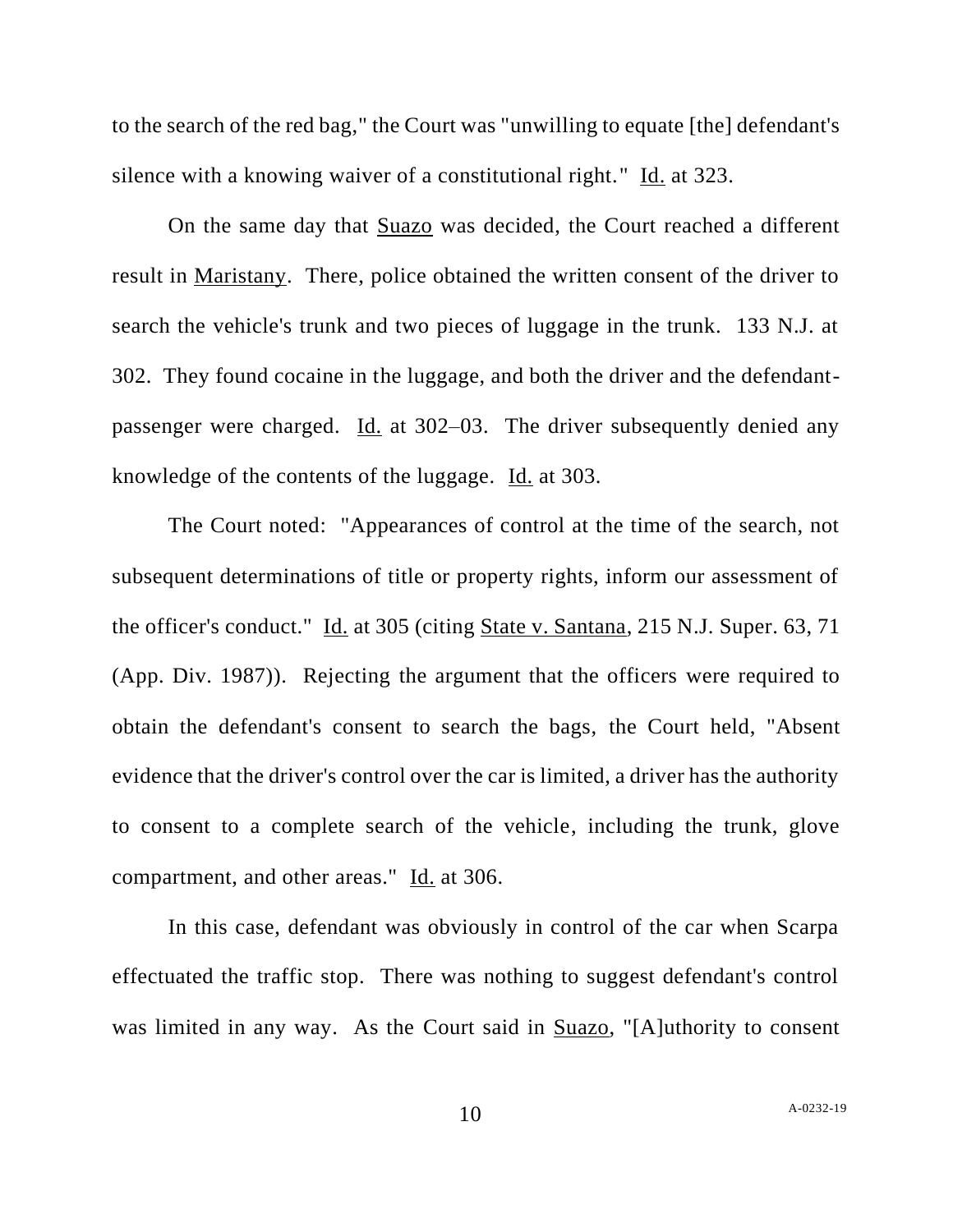arises from the 'mutual use of the property by persons generally having joint access or control for most purposes . . . ." 133 N.J. at 320 (quoting Matlock, 415 U.S. at 171 n.7). Scarpa reasonably believed defendant had authority to consent to the search of the vehicle, and he was not required to obtain the consent of Sarah.

In Montesano, we rejected the defendant's claim that his consent to search a suitcase in the trunk of his rental car was invalid because he denied ownership of the luggage, which was loaded into the car by his co-defendant-passenger, and police should have obtained the consent of the co-defendant. 298 N.J. Super. at 603, 609–10. We found the "[d]efendant's denial of ownership [wa]s unavailing, as it d[id] not constitute a limitation on his consent to search." Id. at 611. We also noted it was the defendant who now sought "to repudiate his own consent, not the passenger[, and] . . . the defendant's consent included authority to search the suitcase." Id. at 612.

We acknowledge that none of these cases are on all fours with the facts presented here, and, that defendant has cited at least one out-of-state case that squarely held, "[w]here the known owner is present, the driver has only apparent, not actual, authority, and his consent is invalid as a matter of law." Johnson v. State, 905 P.2d 818, 820 (Okla. Crim. App. 1995). But other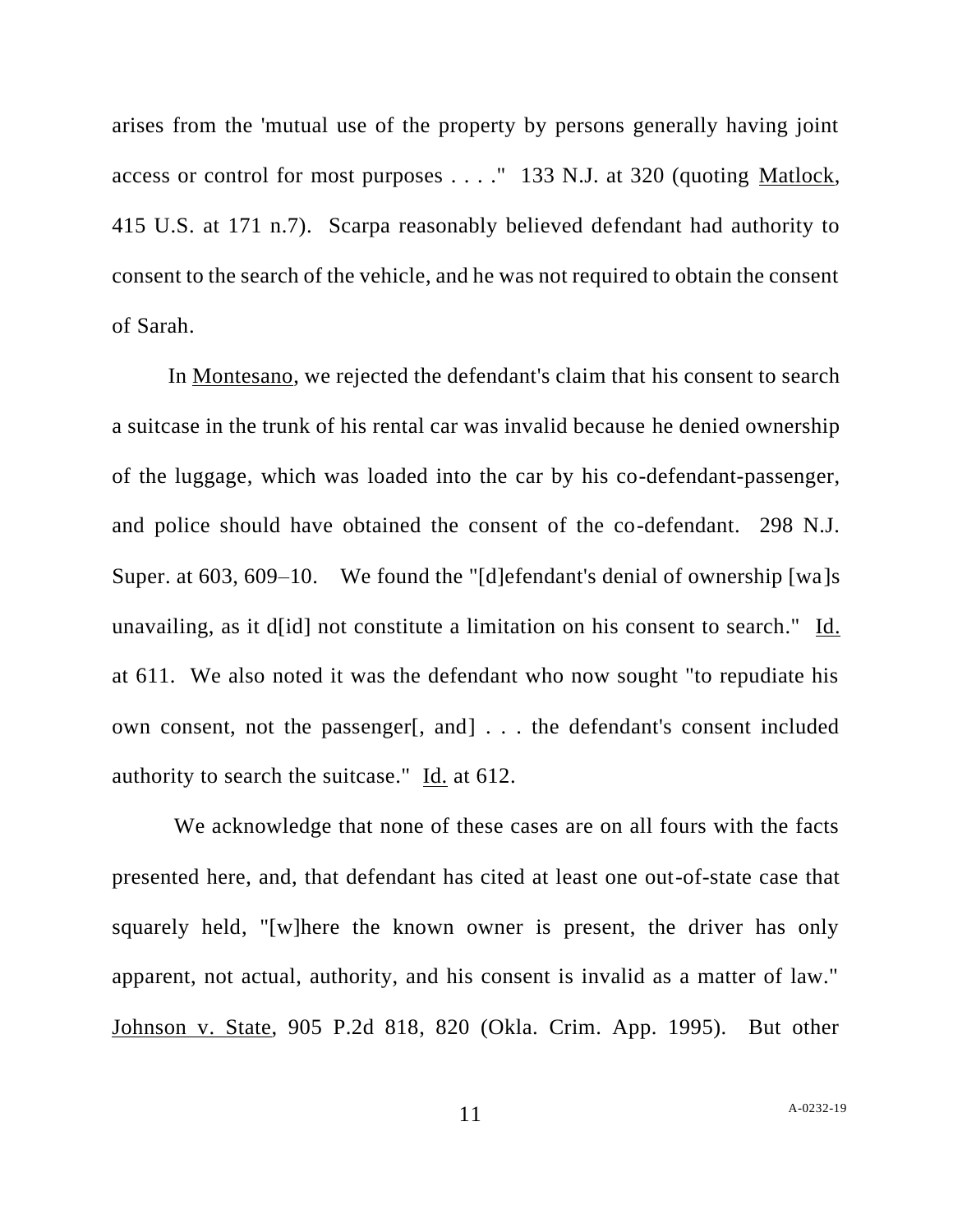jurisdictions have clearly held to the contrary. See, e.g., United States v. Dunkley, 911 F.2d 522, 525–26 (11th Cir. 1990) (applying Matlock's "joint access or control" test and concluding the driver of a car had authority to consent even if the owner was present as a passenger); United States v. Morales, 861 F.2d 396, 399–400 (3d. Cir. 1988) (holding driver had authority to consent to search of car even though lessee was a passenger because he conferred power to consent on driver and never revoked or limited the consent).

We acknowledge defendant's contention that even when access or control is shared, it may be objectively unreasonable for police to rely on the consent of one party over objections of the other. See State v. Coles, 218 N.J. 322, 338– 39 (2014) (discussing the United States Supreme Court's holding in Georgia v. Randolph, 547 U.S. 103, 122–23 (2006), where a co-occupant of a residence was present and refused to give consent). Nor can police avoid a potential objection by unlawfully restraining the other party. Id. at 347 ("[V]alid thirdparty consent is subject to the exception that the third party's consent cannot be manufactured through the unlawful detention of the defendant." (citing Fernandez v. California, 571 U.S. 292 (2014))). However, neither of those circumstances occurred here.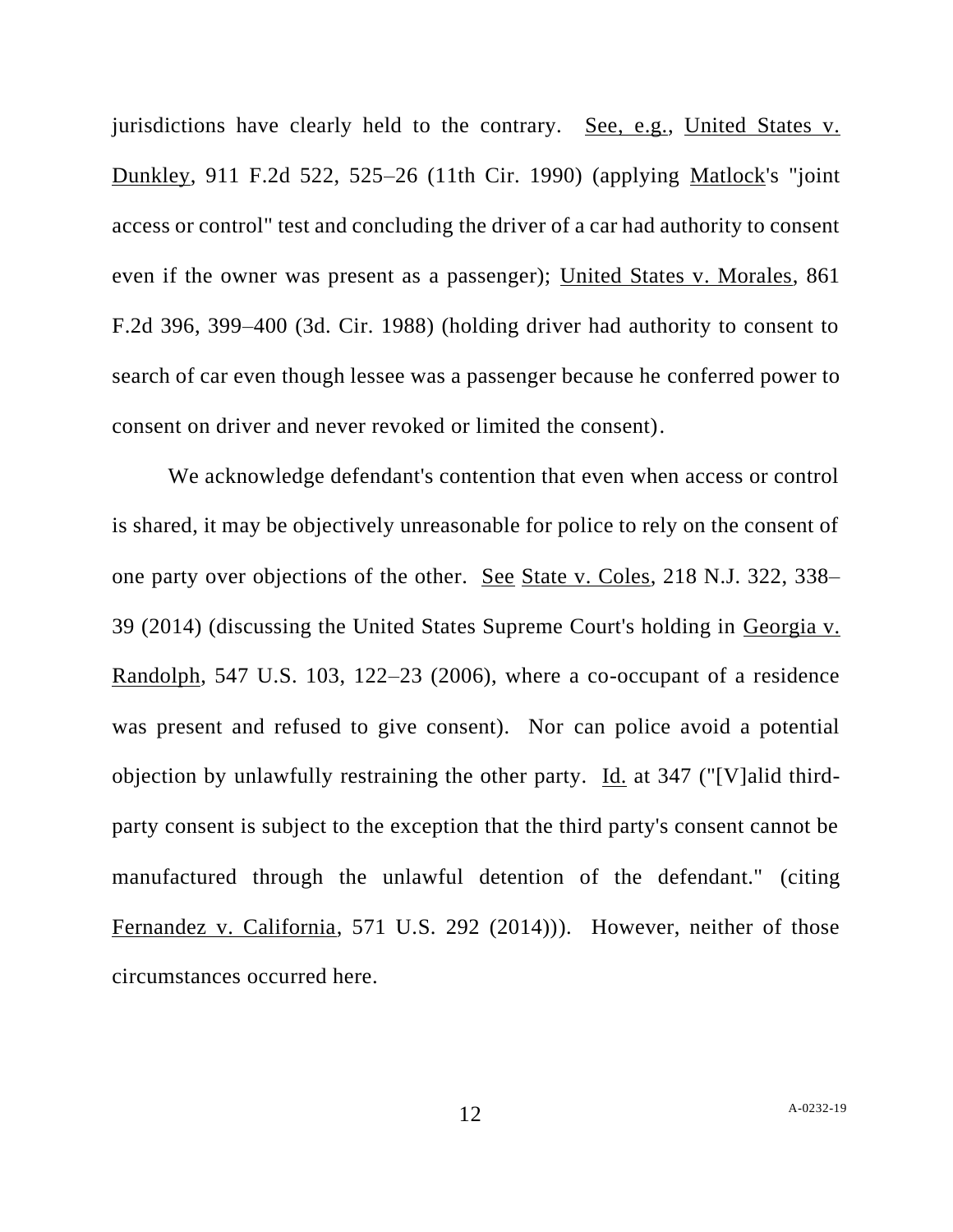There was no evidence that police unlawfully restrained or isolated Sarah to prevent her objection, or that she attempted to object. Sarah's testimony was that Scarpa never obtained defendant's consent. Moreover, the testimony regarding the signature on the consent-to-search form, which the judge prohibited, was logically intended to corroborate the claim that defendant never provided consent.

To the extent we have not otherwise addressed them specifically, defendant's contentions regarding the lack of his voluntary consent to the search of the car lack sufficient merit to warrant discussion in a written opinion. R.  $2:11-3(e)(2)$ .

However, the judge erred in ruling Sarah was unqualified to render an opinion whether the signature on the consent-to-search form was defendant's. It is, simply put, well-established that fact finders "are allowed to compare a known sample of a person's handwriting with the handwriting on a contested document" without expert testimony. State v. Haskins, 131 N.J. 643, 652 (1993) (citing State v. Carroll, 256 N.J. Super. 575, 597–98 (App. Div. 1992)); see also N.J.S.A. 2A:82-1 (permitting witnesses to compare signatures proven to be genuine with disputed signatures). The State's counter argument that defense counsel failed to actually introduce or authenticate the form is specious; it was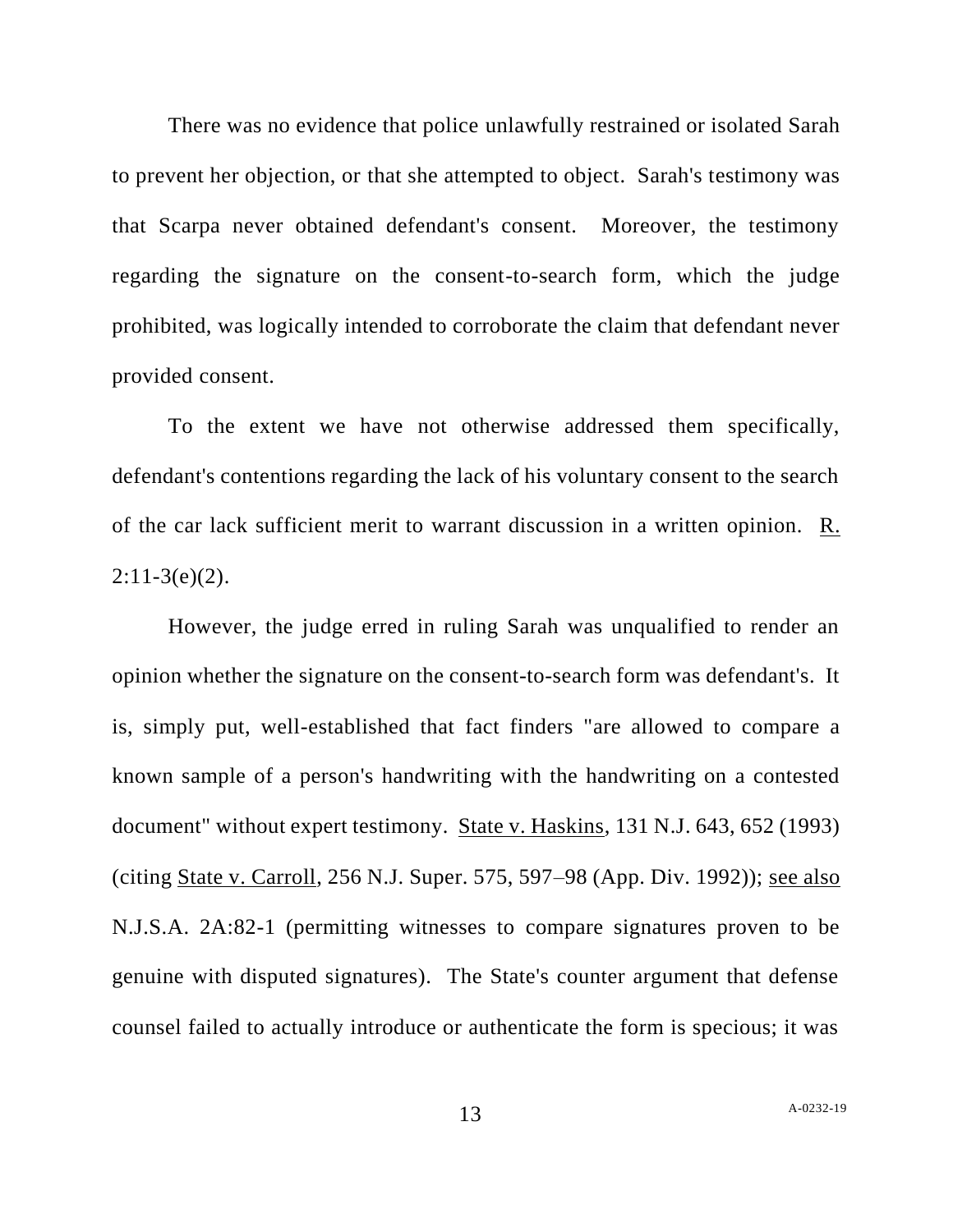the prosecutor's pre-emptive objection that made any potential effort to have Scarpa authenticate the form (a copy of which is in the appellate record) a futile gesture.

We also reject the State's contention that potential testimony about whether the signature on the consent-to-search form was defendant's signature has no probative value. The State relied on the consent exception to the warrant requirement, and it bore the burden of proof. Scarpa was the State's sole witness, and therefore, defendant was entitled to challenge his testimony, including the assertion that defendant voluntarily executed the form using illumination from the police vehicle, while standing in the rain some distance away from his wife.

We therefore remand the matter to the trial court for a further evidentiary hearing at which Sarah shall be permitted to opine, if a proper foundation is laid regarding her familiarity with defendant's signature, whether the signature on the consent-to-search form is defendant's. The judge shall consider that testimony along with the other testimony already received and decide whether the State met its burden of proving defendant knowingly and voluntarily consented to the search of the car.

In addition, because the State sought to justify the search under the automobile exception with a brief citation to Witt in its opposition brief, the